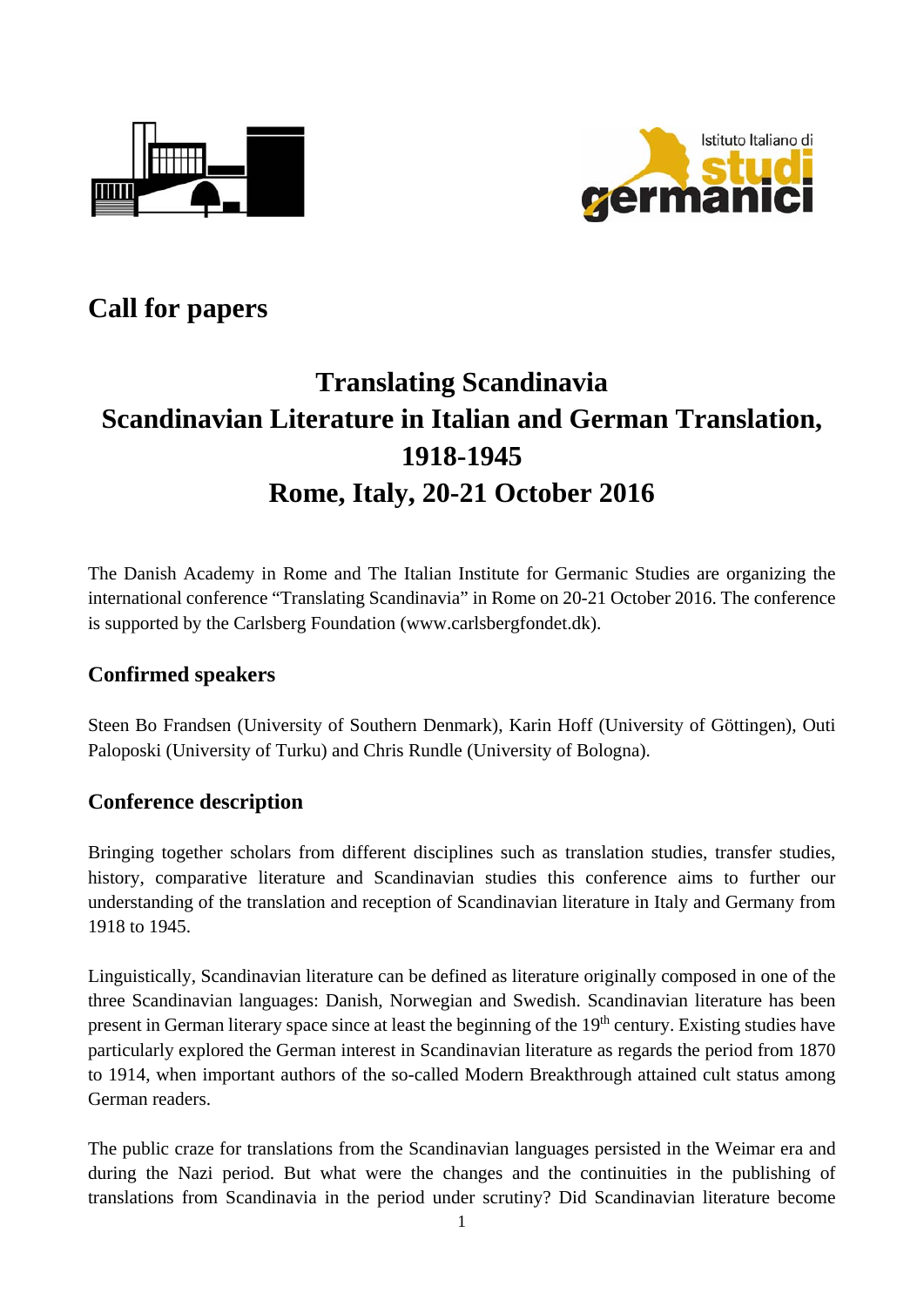associated with conservative and reactionary agendas already in the Weimar years and even before WWI? Were existing translations of Scandinavian authors modified and recontextualized to fit new racial agendas in the Nazi era, as some case studies have suggested? Did authors' Scandinavian background serve as an excuse for publishers to issue translations that could be seen as politically problematical from the point of view of the Nazi authorities? Such and other questions can be asked of the popularity of translations from the Scandinavian languages in Germany from 1918 to 1945, a popularity which, despite pioneering studies, still requires further research and consideration.

It is a well-known fact that Germany was the gateway to world literature for many important Scandinavian authors. They only achieved international fame and had their works translated into many different languages, because they had been launched and translated in Germany first. In Italy, translators of Scandinavian literature were often translators specializing first and foremost in German literature and the practice of relay translation (with translators translating from a German translation rather than from the Scandinavian original) was widely diffused. It is thus to be expected that the canon of Scandinavian literature in Italy depended, at least in some degree, on the German one.

In the period between the two wars, however, Italian writers and intellectuals consistently began to voice the opinion that direct translations were preferable to indirect ones and that the former signaled Italy's independence from foreign cultural hegemony. But did translators really begin to translate directly from the Scandinavian originals or did indirect translation continue as an accepted practise? Did Italian mediators carve out their own image of Scandinavia or did they depend on a German one? Did they become increasingly interested in Scandinavian literature after the advent of Nazism as a reflection of the greater interest in Scandinavia that Italian politicians are said to have shown in the 1930s in an attempt to contain Hitler's influence in the region? In the same period, the Italian publishing sector underwent a process of modernization and industrialization, a process largely driven by the publishing of translations. In the 1930s Italy translated more than any other country in the world. What role did Scandinavian literature play in the general translation boom? Did Scandinavian literature become popular in Italy or was it the reserve of the intellectual elite?

We invite papers related to the overall theme of the conference. We especially invite papers that, while presenting a specific case study, also address broader methodological and theoretical problems in writing translation history. Participants may choose to focus on Scandinavian literature in Italian or German translation or on the interaction between the canons of Scandinavian literature in the two countries.

Topics might include:

- Translators of Scandinavian literature
- Cultural mediators between Scandinavia, Italy and Germany
- Scandinavian literature in publishers' series
- Scandinavian literature in world literature anthologies
- Changing functions of Scandinavian literature before and after the advent of Fascism/Nazism
- Relay translations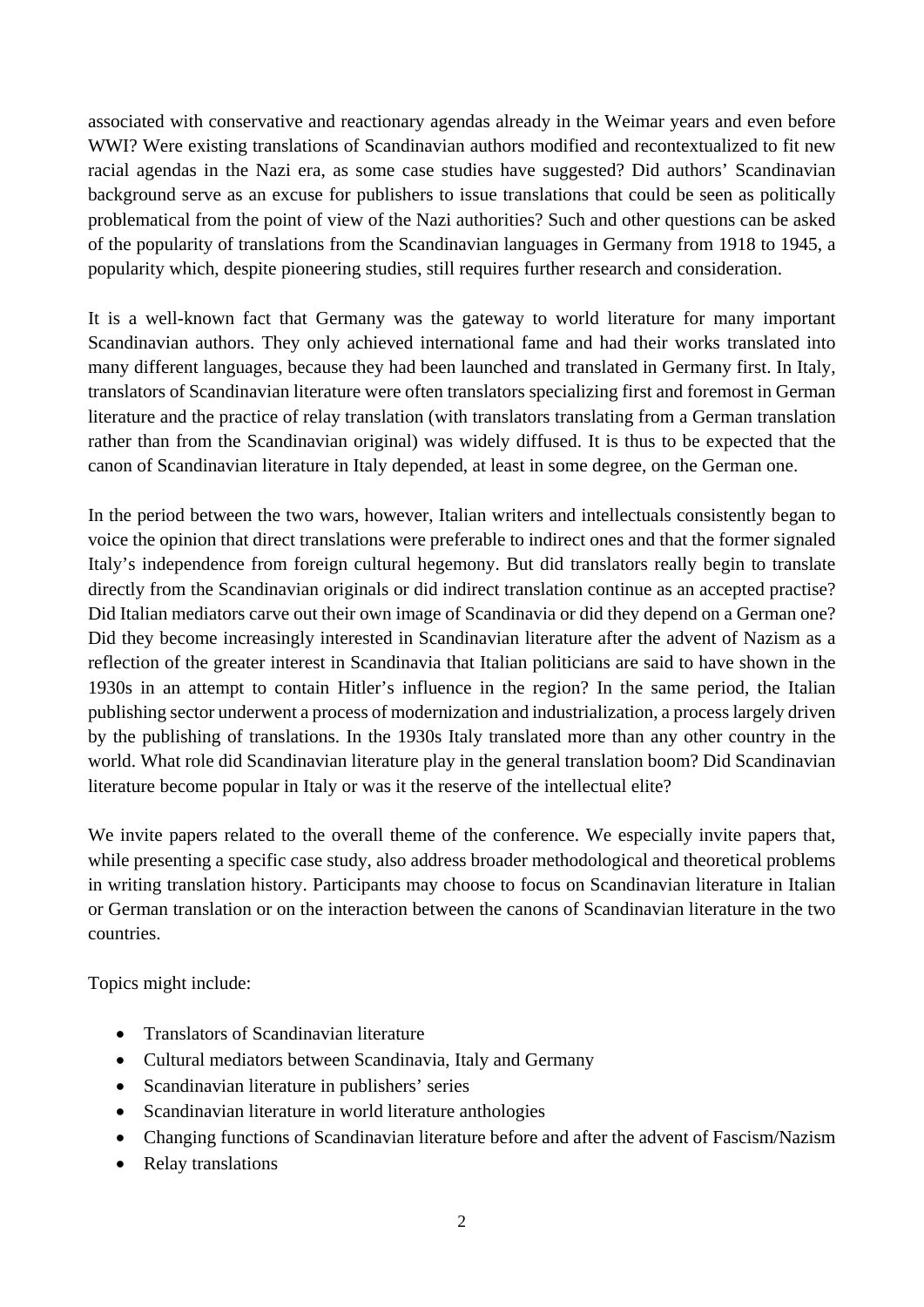- Censorship (e.g. banned authors like Karin Michaëlis, Sigrid Undset og Martin Andersen Nexø)
- Racism
- 'Nordicity' in Italy and Germany
- Scandinavian literature during the Second World War

Other suggestions are welcome.

#### **Bibliographies**

An online bibliography of Scandinavian literature in Italian translation from 1918 to 1945 compiled by Anna Wegener will be available on the homepage of the Danish Academy from approximately May 1 2016 (www.acdan.it). Bruno Berni has edited a bibliography of Danish literature in Italian translation (*Studi Nordici*, Quaderno n. 1, Pisa 1999). As for Norwegian and Swedish literature in German translation, we refer to the following bibliographies: Fritz Meyen, *Die deutschen Übersetzungen norwegischer Schönliteratur 1730-1941*, Oslo 1942; Fritz Paul *et al.*, *Schwedische Literatur in deutscher Übersetzung 1830-1980*, Göttingen 1987/1988.

## **Paper proposals**

Proposals should include the paper title, a 300-word abstract, the speaker's institutional affiliation (if any), and a brief CV. All submissions must be received by June 1 2016, and participants will be notified of the outcome of the selection process by approximately June 15 2016. Please send submissions to wegener@acdan.it and berni@studigermanici.it.

After the conference, the organizers will prepare an edited volume in English based on the conference papers.

#### **Presentation format**

Each paper will be allotted 20 minutes for presentation and 10 minutes for discussion. The conference language will be English, but papers in other languages (Danish, Norwegian, Swedish, German and Italian) will be considered under special circumstances.

#### **Conference fee**

50 euro.

# **Organizers**

Anna Wegener and Bruno Berni.